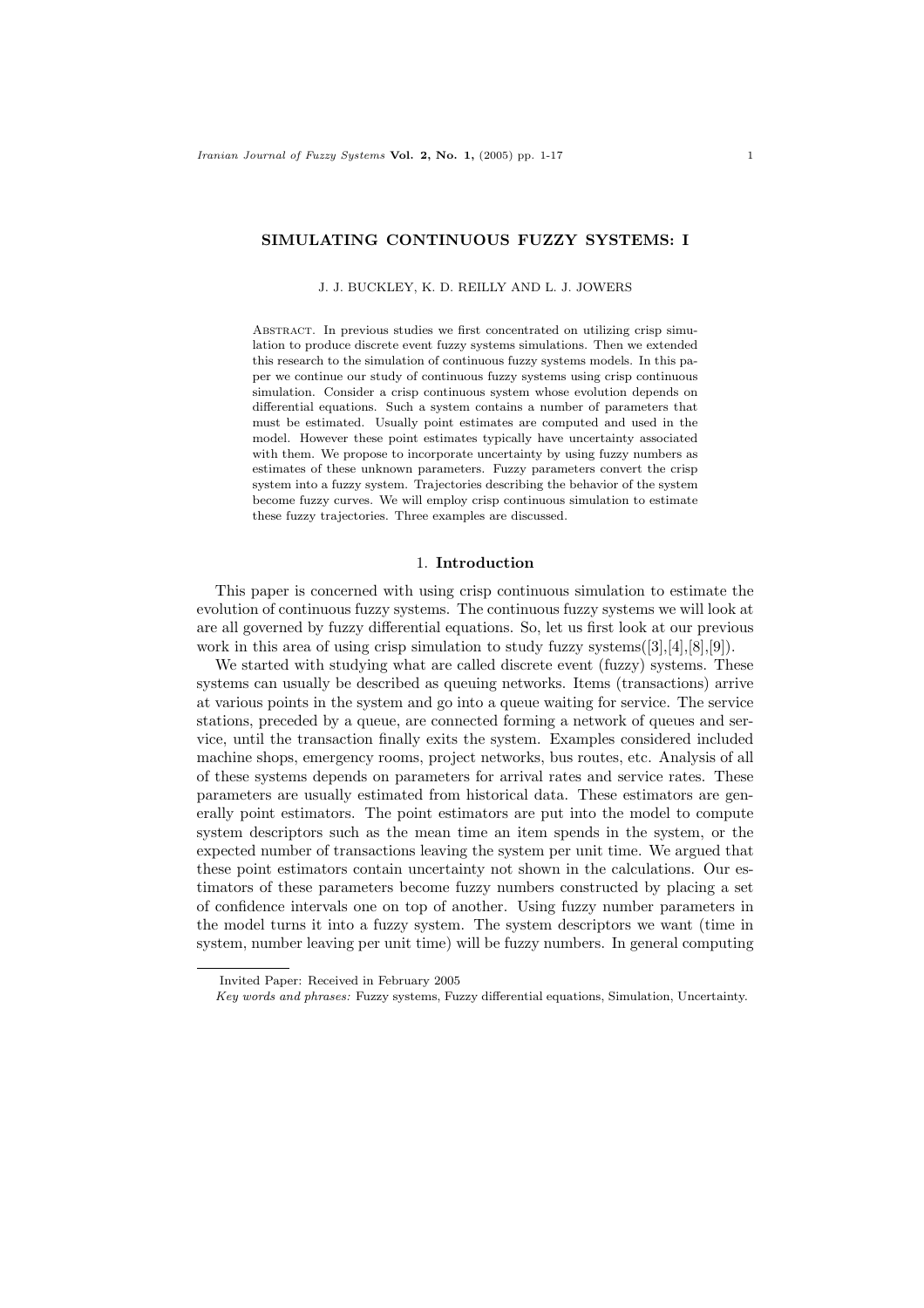these fuzzy numbers can be difficult. We showed how crisp discrete event simulation can be used to estimate the fuzzy numbers used to describe system behavior.

Continuous systems are usually described by a system of ordinary differential equations (ODEs). Many parameters in the system of ODEs are not known precisely and must be estimated. To show the uncertainty in these parameter values we will use fuzzy number estimators. Fuzzy number parameter values produce a system of fuzzy ODEs to solve ([5]-[7]) and we have a continuous fuzzy system. Solution trajectories become fuzzy trajectories. We plan to use crisp continuous simulation to estimate these fuzzy trajectories.

We will start with a continuous crisp system whose description in time depends on crisp ordinary differential equations. Let us consider an example of a predator/prey model, also discussed in detail in Section 7. This is adopted from an example in  $([14],[18])$ . The system of differential equations is

(1) x˙ = −ax + bxy,

(2) ˙y = dy − cxy,

for constants a, b, c, d all positive and initial conditions  $x(0) = x_0, y(0) = y_0$ . We write the time derivative of x (y) as  $\dot{x}$  (y). Non-trivial solutions to this system cannot be obtained in terms of elementary functions. So we would need to employ some software to obtain the graphs of  $x(t)$  and  $y(t)$ . How do we get values for  $a, b, c, d$ ? We will consider two cases in more detail in the next section: (1) their values are estimated by expert opinion; and (2) their values are estimated from data. In either case the estimators become fuzzy, or fuzzy numbers.

Our notation for a fuzzy set is to place a bar over a letter. So  $\overline{a}$ ,  $\overline{b}$ ,  $\overline{c}$  and  $\overline{d}$  all represent fuzzy numbers. Usually we will be using triangular fuzzy numbers. A triangular fuzzy number is defined by three numbers  $m < n < p$  where the base of the triangle is on the interval  $[m, p]$  and the vertex (membership value one) is at  $x = n$ . We write  $\overline{N} = (m/n/p)$  for triangular fuzzy number  $\overline{N}$ . A triangular shaped fuzzy number, written  $\overline{N} \approx (m/n/p)$ , has curves for its sides, instead of straight line segments. All fuzzy sets have membership functions written as  $\overline{N}(x) =$  the membership value of x in the fuzzy set  $\overline{N}$ . An alpha-cut of  $\overline{N}$ , written  $\overline{N}[\alpha]$ , is defined as  $\{x|\overline{N}(x) \ge \alpha\}$  for  $0 < \alpha \le 1$ .  $\overline{N}[0]$  is defined separately as the closure of the union of  $\overline{N}[\alpha]$  for  $\alpha \in (0,1]$ .

In the predator/prey model above we could have some, or all the parameters, fuzzy. Therefore,  $\overline{a}$ ,  $\overline{b}$ ,  $\overline{c}$ ,  $\overline{d}$ ,  $\overline{x}_0$  and  $\overline{y}_0$  may all be fuzzy. Then we have a system of fuzzy nonlinear differential equations to solve. The trajectories for  $\overline{x}(t)$  and  $\overline{y}(t), t \geq 0$ , will be fuzzy which means that for each value of t,  $\overline{x}(t)$  and  $\overline{y}(t)$  will be fuzzy numbers. We have considered solving fuzzy differential equations before ([5]-[7]). However, in those papers/book we almost always allowed for only fuzzy initial conditions because the fuzzy solution became too difficult to obtain when more parameters became fuzzy. Now we may fuzzify more parameters because we are not finding a formula for the mathematical solution but instead we will use simulation.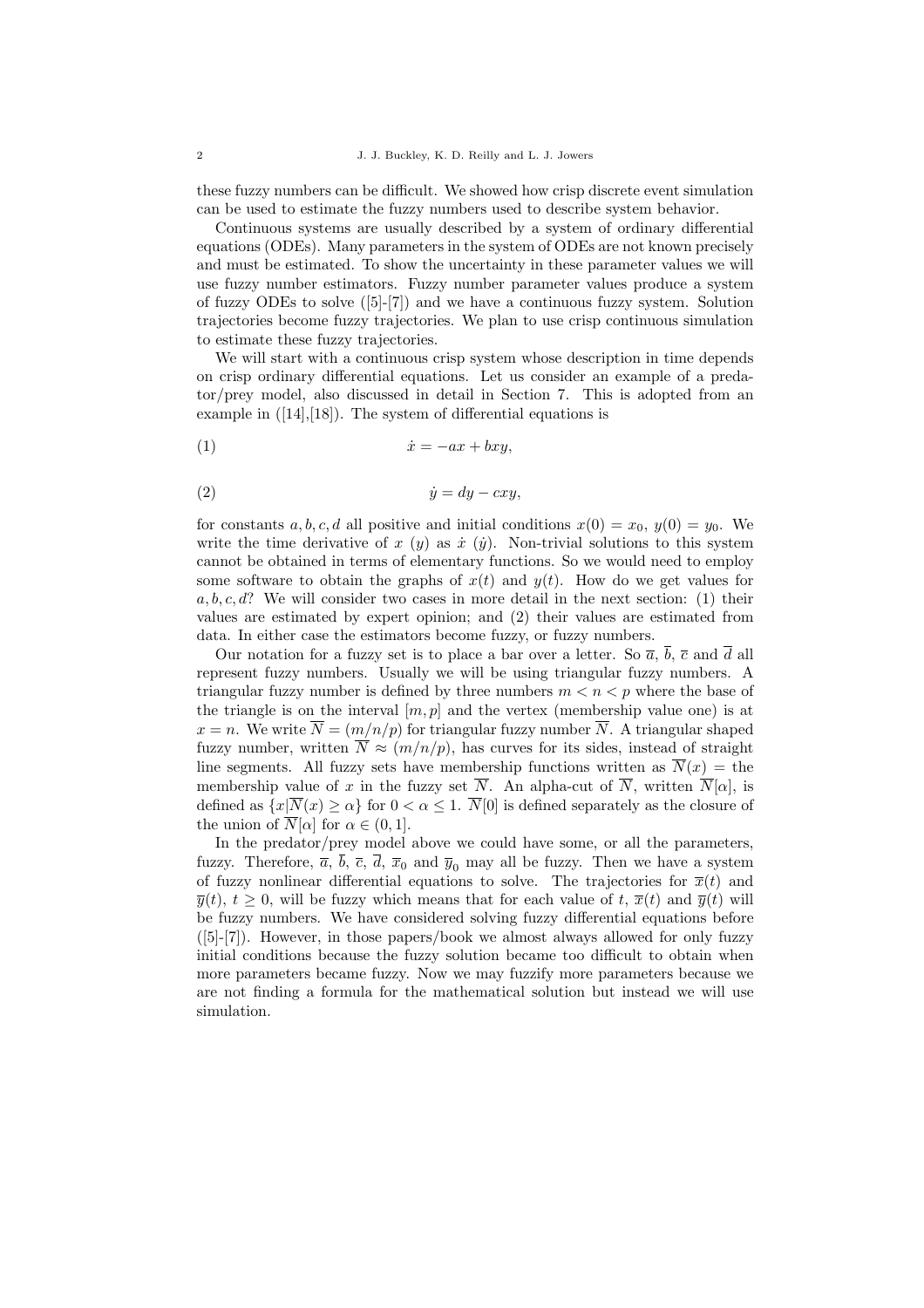The next section discusses fuzzy estimation. Then we briefly discuss the optimization problem associated with simulation used to estimate fuzzy trajectories and fuzzy numbers, followed by a discussion of the selection of the continuous simulation software. Then we present three examples: (1) an arms race model; (2) the M machine, R repair person queuing model; and  $(3)$  a predator/prey model. The last section contains a brief summary, conclusions and our plan for future research.

#### 2. **Fuzzy Estimators**

In this paper we will consider only two methods of fuzzy estimation: (1) expert opinion and (2) from data using confidence intervals. First we discuss the expert opinion method. More information on fuzzy estimators is in [1].

Let us look at an example called the "arms race" model [11], also discussed in detail in Section 5. The system of differential equations is

(3) ˙x = −ax + by + r,

(4) ˙y = cx − dy + s,

where  $a, b, c, d$  are all positive constants,  $r, s$  are positive, or negative, constants, subject to initial conditions  $x(0) = x_0, y(0) = y_0$ . Here x (y) represents the yearly rates of armament expenditures of nation  $A(B)$  in dollars. Consider estimating the constant b. The basic assumption involving b is that the rate of change of  $x(x)$  is directly proportional to the present expenditures of B, which is y. Or,  $\dot{x} = by$ . How shall we estimate b? Assume we do not have any recent data on these expenditures for these two countries. We turn to expert opinion.

We may obtain a value for  $b$  from some group of experts. This group could consist of only one expert. First assume we have only one expert and he/she is to estimate the value of b. We can solicit this estimate from the expert as is done in estimating job times in project scheduling ([15], Chapter 13). Let  $b_1 =$  the "pessimistic" value of b, or the smallest possible value, let  $b_3 =$  be the "optimistic" value of b, or the highest possible value, and let  $b_2 =$  the most likely value of b. We then ask the expert to give values for  $b_1$ ,  $b_2$ ,  $b_3$  and we construct the triangular fuzzy number  $b = (b_1/b_2/b_3)$  for b. If we have a group of N experts all to estimate the value of b we solicit the  $b_{1i}$ ,  $b_{2i}$  and  $b_{3i}$ ,  $1 \leq i \leq N$ , from them. Let  $b_1$  be the average of the  $b_{1i}$ ,  $b_2$  is the mean of the  $b_{2i}$  and  $b_3$  is the average of the  $b_{3i}$ . The simplest thing to do is to use  $(b_1/b_2/b_3)$  for  $\overline{b}$ . We now assume, when necessary, this is how we employ expert opinion to obtain fuzzy estimators.

Let us next describe the construction of our fuzzy estimators out of a set of confidence intervals computed from data. More details can be found in  $([1]-[4])$ . This type of fuzzy estimator will be needed in the queuing system model in Section 6. Let X be a random variable with probability density function  $f(x; \theta)$  for single parameter  $\theta$ . Assume that  $\theta$  is unknown and it must be estimated from a random sample  $X_1, ..., X_n$ . Let  $Y = u(X_1, ..., X_n)$  be a statistic used to estimate  $\theta$ . Given the values of these random variables  $X_i = x_i$ ,  $1 \leq i \leq n$ , we obtain a point estimate  $\theta^* = y = u(x_1, ..., x_n)$  for  $\theta$ . We would never expect this point estimate to exactly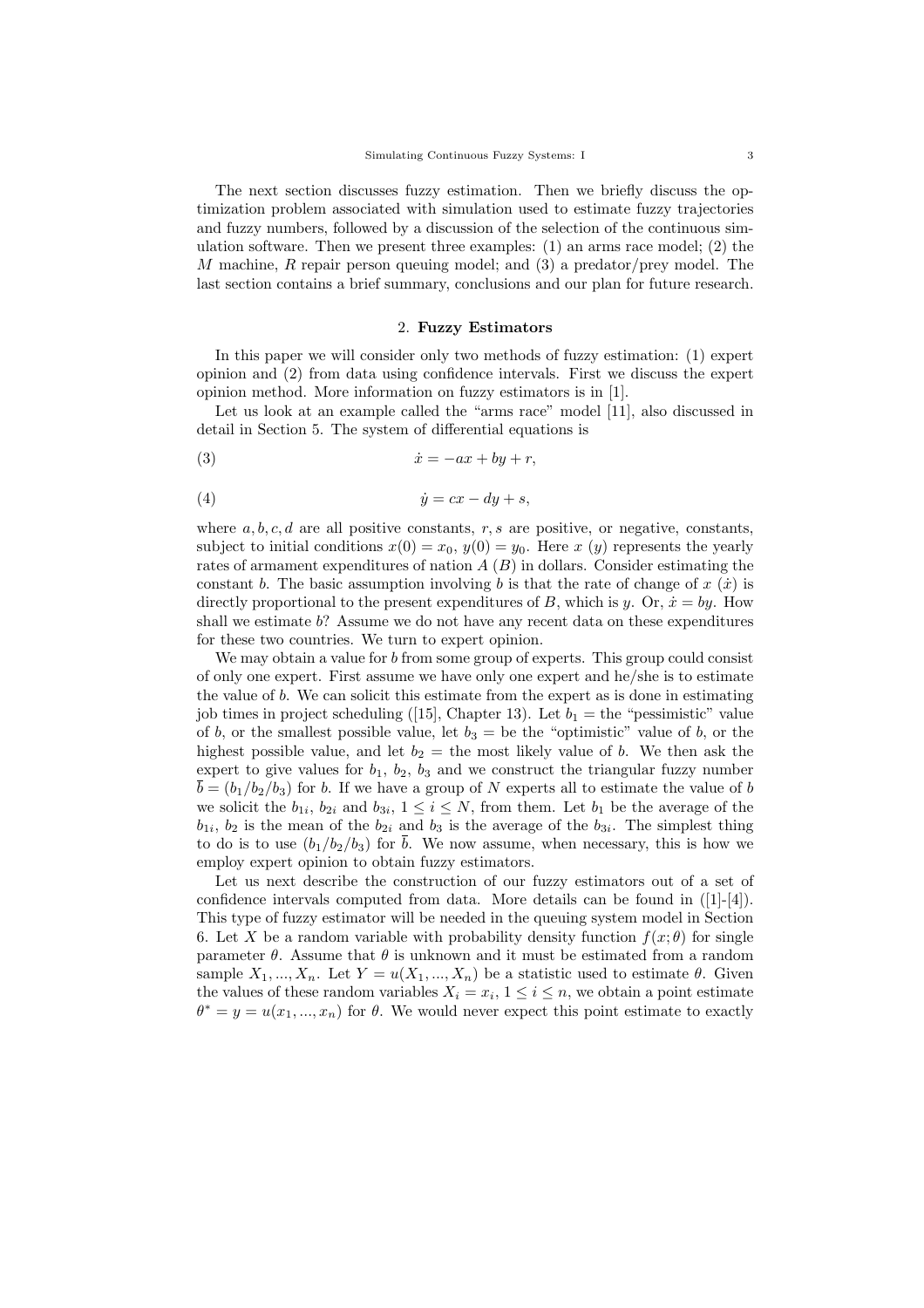equal  $\theta$  so we often also compute a  $(1 - \beta)100\%$  confidence interval for  $\theta$ . In this confidence interval one usually sets  $\beta$  equal to 0.10, 0.05 or 0.01.

We propose to find the  $(1 - \beta)100\%$  confidence interval for all  $0.01 \le \beta < 1$ . Starting at 0.01 is arbitrary and you could begin at 0.10 or 0.05 or 0.005, etc. Denote these confidence intervals as

$$
[\theta_1(\beta), \theta_2(\beta)],
$$

for  $0.01 \leq \beta < 1$ . Add to this the interval  $[\theta^*, \theta^*]$  for the 0% confidence interval for θ. Then we have  $(1 - β)100\%$  confidence intervals for θ for  $0.01 ≤ β ≤ 1$ .

Now place these confidence intervals, one on top of the other, to produce a triangular shaped fuzzy number  $\bar{\theta}$  whose  $\alpha$ -cuts are the confidence intervals. We have

(6) 
$$
\overline{\theta}[\alpha] = [\theta_1(\alpha), \theta_2(\alpha)],
$$

for  $0.01 \leq \alpha \leq 1$ . All that is needed is to finish the "bottom" of  $\overline{\theta}$  to make it a complete fuzzy number. We will simply drop the graph of  $\overline{\theta}$  straight down to complete its  $\alpha$ -cuts so

(7) 
$$
\overline{\theta}[\alpha] = [\theta_1(0.01), \theta_2(0.01)],
$$

for  $0 \le \alpha < 0.01$ . In this way we are using more information in  $\overline{\theta}$  than just a point estimate, or just a single interval estimate. Point estimators show no uncertainty in the estimator.

2.1. **Fuzzy Estimator of**  $\mu$ . Consider X a random variable with probability density function  $N(\mu, \sigma^2)$ , with unknown mean  $\mu$  and known variance  $\sigma^2$ . For unknown variance see [1]. To estimate  $\mu$  we obtain a random sample  $X_1, ..., X_n$  from  $N(\mu, \sigma^2)$ . Suppose the mean of this random sample turns out to be  $\overline{x}$ , which is a crisp number, not a fuzzy number. We know that  $\bar{x}$  is  $N(\mu, \sigma^2/n)$ . So  $(\bar{x} - \mu)/(\sigma/\sqrt{n})$  is  $N(0, 1)$ . Therefore

(8) 
$$
P(-z_{\beta/2} \leq \frac{\overline{x} - \mu}{\sigma/\sqrt{n}} \leq z_{\beta/2}) = 1 - \beta,
$$

where  $z_{\beta/2}$  is the z value so that the probability of a  $N(0, 1)$  random variable exceeding it is  $\beta/2$ . Now solve the inequality for  $\mu$  producing

(9) 
$$
P(\overline{x} - z_{\beta/2} \sigma/\sqrt{n} \le \mu \le \overline{x} + z_{\beta/2} \sigma/\sqrt{n}) = 1 - \beta.
$$

This leads directly to the  $(1 - \beta)100\%$  confidence interval for  $\mu$ 

(10) 
$$
[\theta_1(\beta), \theta_2(\beta)] = [\overline{x} - z_{\beta/2}\sigma/\sqrt{n}, \overline{x} + z_{\beta/2}\sigma/\sqrt{n}],
$$

where  $z_{\beta/2}$  is defined as

(11) 
$$
\int_{-\infty}^{z_{\beta/2}} N(0,1) dx = 1 - \beta/2,
$$

and  $N(0, 1)$  denotes the normal density with mean zero and unit variance. Put these confidence intervals together as discussed above and we obtain  $\bar{\mu}$  our fuzzy estimator of  $\mu$ .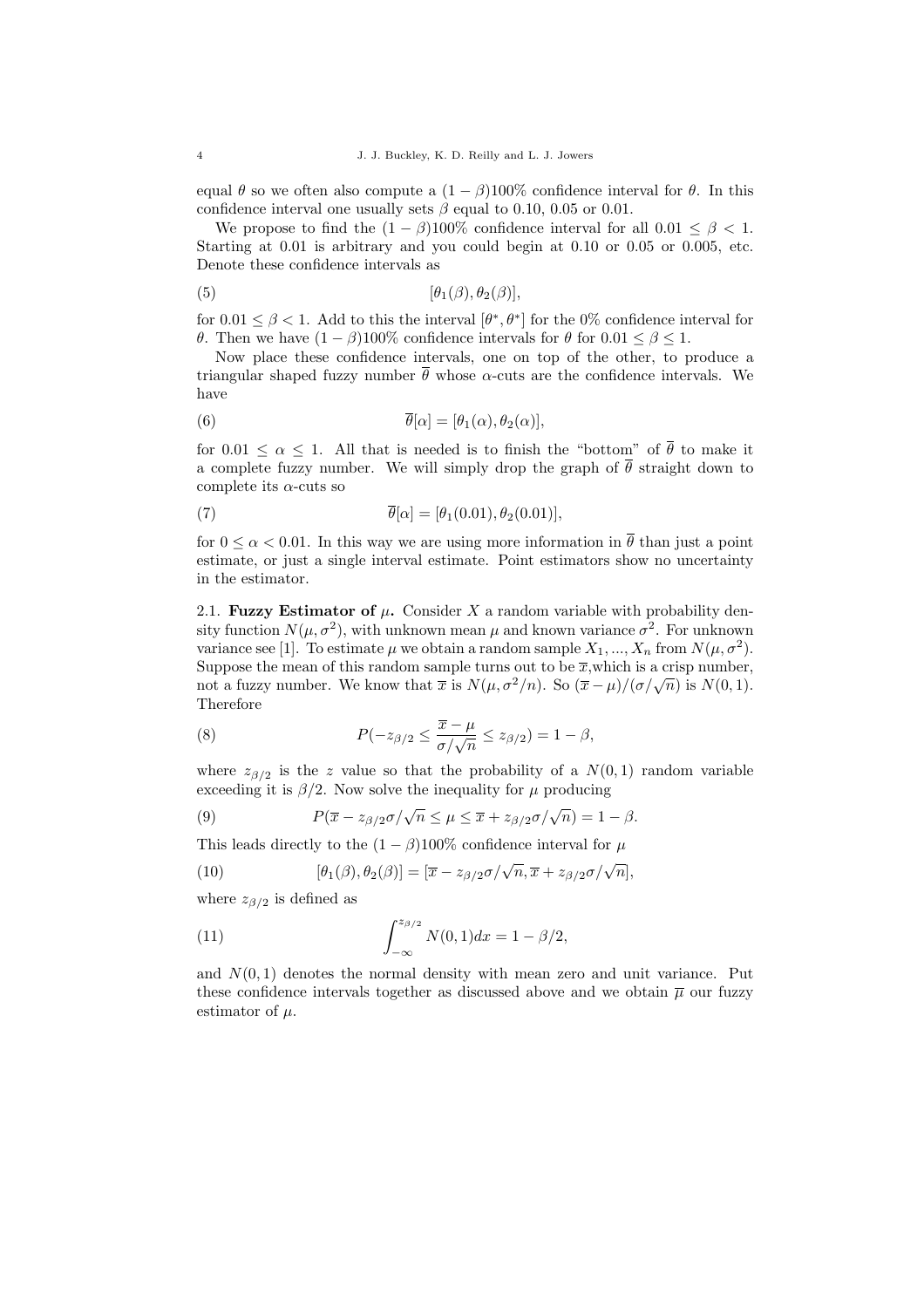

FIGURE 1. Fuzzy Estimator  $\overline{\mu}$  in Example 2.1,  $0.01 \leq \beta \leq 1$ 

The following example shows that the fuzzy estimator of the mean of the normal probability density will be a triangular shaped fuzzy number.

**Example 2.1.** Consider  $X$  a random variable with probability density function  $N(\mu, 100)$ , which is the normal probability density with unknown mean  $\mu$  and known variance  $\sigma^2 = 100$ . To estimate  $\mu$  we obtain a random sample  $X_1, ..., X_n$ from  $N(\mu, 100)$ . Suppose the mean of this random sample turns out to be 28.6. Then a  $(1 - \beta)100\%$  confidence interval for  $\mu$  is

(12) 
$$
[\theta_1(\beta), \theta_2(\beta)] = [28.6 - z_{\beta/2}10/\sqrt{n}, 28.6 + z_{\beta/2}10/\sqrt{n}].
$$

To obtain a graph of fuzzy  $\mu$ , or  $\overline{\mu}$ , let  $n = 64$  and assume that  $0.01 \le \beta \le 1$ . We evaluated equation (12) using Maple [10] and then the final graph of  $\overline{\mu}$  is shown in Figure 1, without dropping the graph straight down to the  $x$ -axis at the end points.

For simplicity we will use triangular fuzzy numbers, instead of triangular shaped fuzzy numbers, for fuzzy estimators in the rest of the paper.

### 3. **Simulation Optimization**

Let  $x(t)$  be the solution for a variable in the crisp continuous system that we wish to study. Fuzzy estimation of parameters in the system leads to a fuzzy system and a fuzzy trajectory  $\overline{x}(t)$ . For each  $t \geq 0$ ,  $\overline{x}(t)$  is a fuzzy number. Let  $\overline{x}(t)[0] = [x_1(t), x_2(t)]$  and  $\overline{x}(t)[1] = X(t)$ . We want to look at the graph

(13) 
$$
(x_1(t), X(t), x_2(t)), 0 \le t \le t_m,
$$

where  $t_m$  is some maximum time. This graph shows the uncertainty in the trajectory of  $x$  due to the uncertainty in the values of some of the parameters in the model. Now let us look at two examples of finding the  $x_i(t)$ . In the first example it is easy to find the  $x_i(t)$  but in the second example finding these functions is more difficult.

**Example 3.1.** This is the simple fuzzy differential equation

$$
(14) \t\t \dot{x} = \overline{A}x,
$$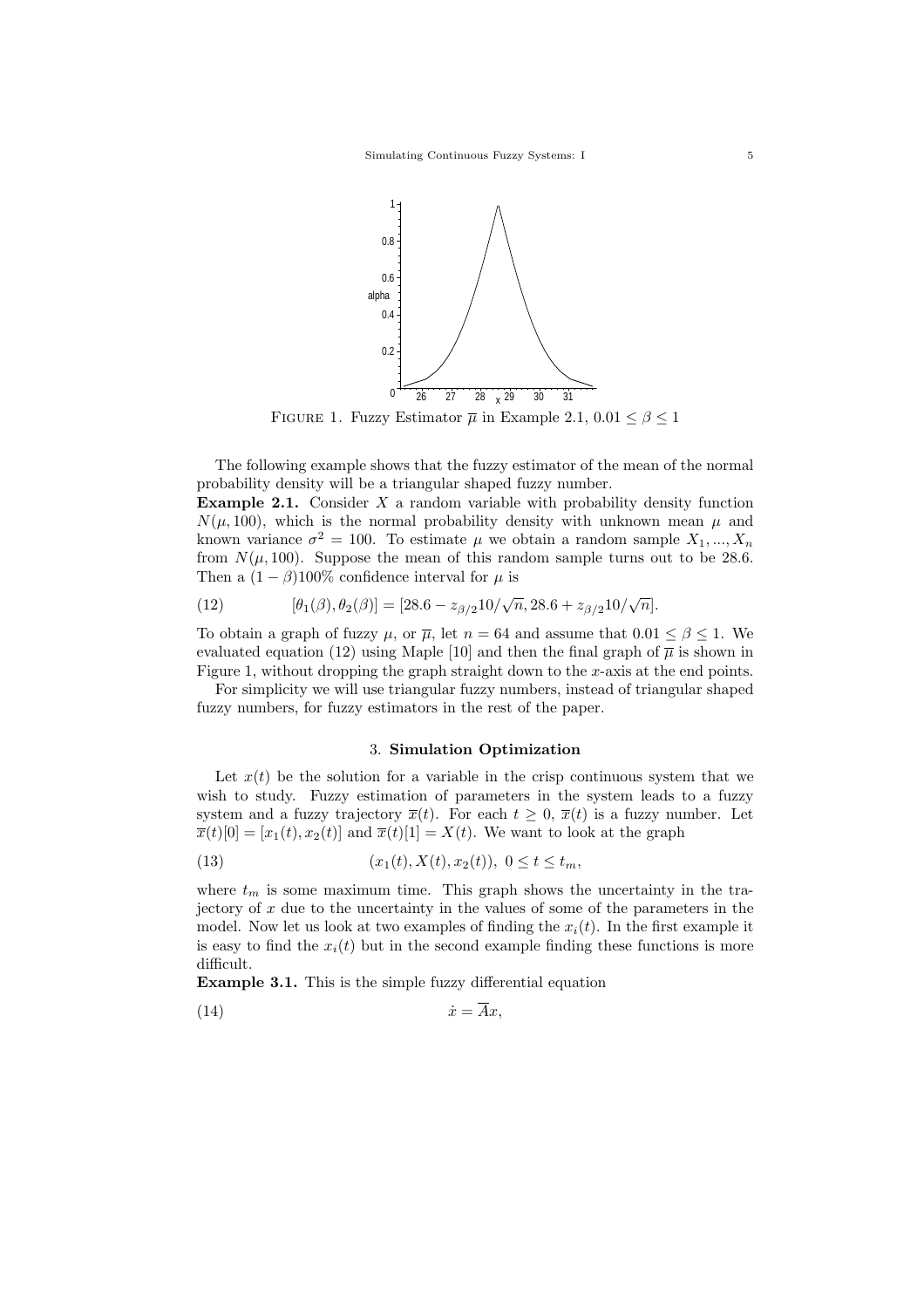where  $\overline{A} = (a_1/a_2/a_3) > 0$  and  $x(0) = x_0 > 0$ . The solution is (15)  $\overline{x}(t) = x_0 exp(\overline{A}t).$ 

Hence,

(16) 
$$
x_1(t) = x_0 \exp(a_1 t),
$$

(17) 
$$
X(t) = x_0 exp(a_2 t),
$$

$$
(18) \t\t x2(t) = x0 exp(a3t).
$$

**Example 3.2.** This is the "arms race" model in equations (3) and (4). Now the  $a,b,c,d,r,s$  of (3) and (4) are all triangular fuzzy numbers,  $\overline{a},\overline{b},\overline{c},\overline{d},\overline{r},\overline{s}$ . We know how to get  $X(t)$  and  $Y(t)$ : use the vertex values for all the triangular fuzzy numbers. But how shall we pick  $a \in \overline{\alpha}[0],...,s \in \overline{s}[0]$  to obtain  $x_i(t)(y_i(t))$ ? We can make a guess, but we have no proof that these values will do the job. For  $x_1(t)$  make the slope  $(\dot{x})$  as small as possible so use  $a_2,b_1,r_1$  where  $\overline{a}[0] = [a_1,a_2]$ , etc. We first "guess" and then verify that it gives the desired result by experimenting with lots of other values for the parameters.

## 4. **Simulation Software**

Now we come to the point were we need to select simulation software to do all the crisp continuous simulations starting in the next section. The authors are not experts in continuous simulation and do not know about all the products that are available. We will do a "search" for continuous simulation products.

In choosing a simulation package we will have these main constraints: (1) it must be inexpensive, hopefully at most 100 US dollars; (2) it must be easy to use; (3) it has to run on a desktop computer; and (4) the figures created by the software must be exportable to LaTeX. To start the search put "continuous simulation" into your web search engine and start looking through the pages. We did come up with "Buyer's Guide Simulation Software" [13] which contains most of the software companies marketing continuous simulation.

We also want the simulation software self contained and ready to use so we do not need to write code  $(C_{++}, \text{Java}, ...)$  to run a simulation. Obviously, it must have a good user's manual. We decided to use the "click-drag-drop" simulation software. The "click-drag-drop" method makes it very easy to construct a network. Each item in your system has an icon in a library which you click on, then drag it to where you want it in the network and then drop it. You connect the icons using the mouse. Separate windows open for you to input information about each icon. We found this the easiest method to build the systems we want to simulate. Our search was narrowed down to Simulink [17]. However, this product is expensive.

We then discovered a product similar to Simulink that can be downloaded free [12]. We used this continuous simulation package to build a few small continuous systems and then fuzzify them. In doing this we found that this product has very poor documentation and we will be unable to use it, in general, for larger systems.

Most simulation software comes in two types: (1) a "scaled down" version usually called the "student version"; and (2) the full version usually called the "standard"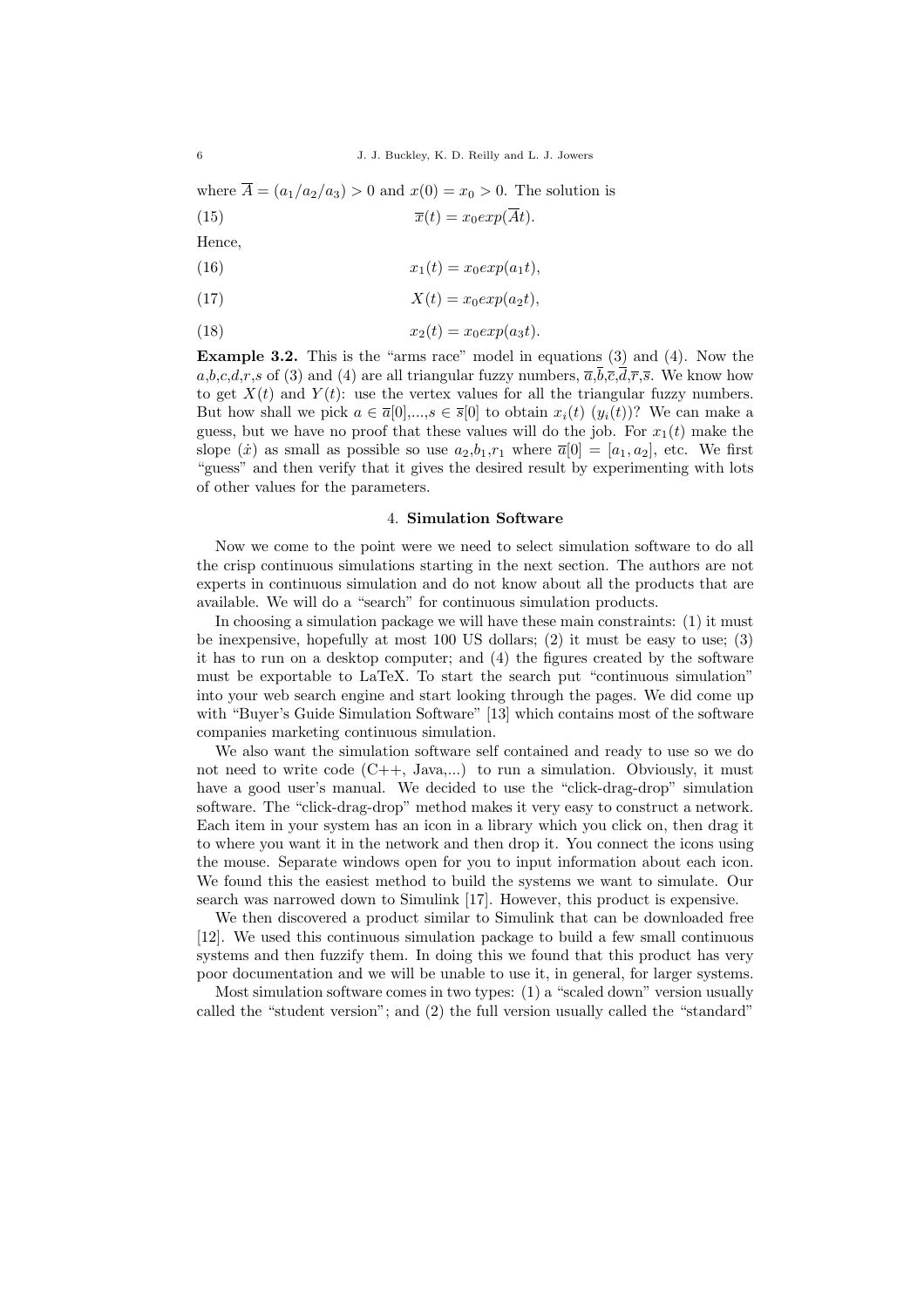Simulating Continuous Fuzzy Systems: I 7

| Parameter        | <b>Fuzzy Value</b>  |
|------------------|---------------------|
| $\boldsymbol{a}$ | (1.5/2/2.5)         |
|                  | (0.5/1/1.5)         |
| c                | (5.5/6/6.5)         |
| d                | (1.5/2/2.5)         |
| r                | $(-5.5/-5/-4.5)$    |
| S                | $(-12.5/-12/-11.5)$ |
| $x_0$            | 15                  |
| $y_0$            | 15                  |

Table 1. Fuzzy/Crisp Parameters in the Arms Race Model

or "professional" version. The professional software is too expensive, usually in the thousands of dollars, so we are interested in using the student software. We may be able to download the student (and professional) software and use it for free for a short time period. Since our university already has a licensing agreement for Matlab (needed for Simulink) all our continuous simulations will be performed with Simulink.

### 5. **Example 1: An Arms Race Model**

The arms race model was introduced in Section 2. We first need to look more closely at this model to understand the meaning of the constants  $a, b, c, d, r, s$ .  $x(t)$  $(y(t))$  is the yearly rate of armament expenditures of nation A (B) in dollars. The first assumption is that  $\dot{x}$  ( $\dot{y}$ ) is directly proportional to  $y(x)$ . Hence  $\dot{x} = by$  $(\dot{y} = cx)$  for some positive constant b (c). The next assumption is that excessive expenditures places a "drag" on the economy, or  $\dot{x}$  ( $\dot{y}$ ) is directly and negatively proportional to x (y). That is  $\dot{x} = -ax$  ( $\dot{y} = -dy$ ) for some positive constant a (d). So now we have  $\dot{x} = -ax+by$  and  $\dot{y} = cx-dy$ . Finally, increasing (decreasing) arms expenditures is not the only mutual stimulation on expenditures, but underlying grievance (good will) of each nation against the other has important implications on expenditures and is in the constants  $r$  and  $s$  in equations (3) and (4). We also need initial values for x and y. If there is a value of t, say  $t = t_0$ , for which  $x(t_0) = 0$  $(y(t_0) = 0)$ , then  $x(t) = 0$   $(y(t) = 0)$  for  $t > t_0$ .

We now need to estimate all the parameters in the model. The data we have is old, from before the last great war. So we turn to a group of experts in this field to help estimate all the parameters. We obtained the triangular fuzzy numbers shown in Table 1. Notice that  $x_0 = y_0 = 15$  are known exactly and hence are not fuzzy. Since the parameters in the equations are now fuzzy, the solutions will also be fuzzy. Let  $\overline{x}(t)[\alpha] = [x_1(t, \alpha), x_2(t, \alpha)]$  and  $\overline{y}(t)[\alpha] = [y_1(t, \alpha), y_2(t, \alpha)], t > 0$ and  $0 \leq \alpha \leq 1$ .

Next we need to choose the values of the parameters in their  $\alpha = 0$  cut to get the outer boundary of the  $\alpha = 0$  cut of the fuzzy trajectory for  $x(t)$  and  $y(t)$ . Let us define, in general,  $\overline{a}[0] = [a_1, a_2], \overline{b}[0] = [b_1, b_2], \overline{c}[0] = [c_1, c_2], \overline{d}[0] = [d_1, d_2],$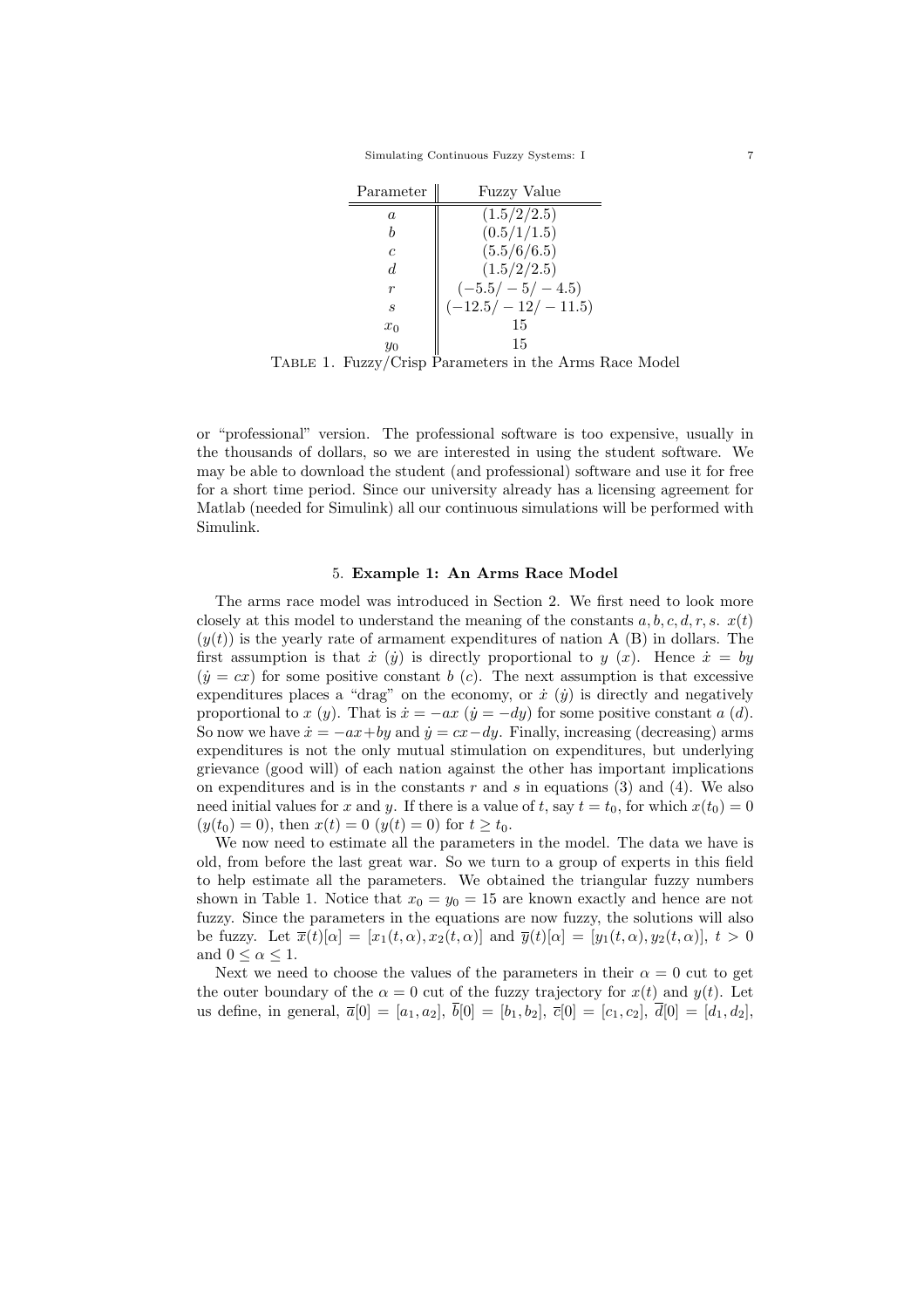|                 | Boundary    Parameter Values |
|-----------------|------------------------------|
| $x_1(t,\alpha)$ | $a_2, b_1, r_1$              |
| $x_2(t,\alpha)$ | $a_1, b_2, r_2$              |
| $y_1(t,\alpha)$ | $c_1, d_2, s_1$              |
| $y_2(t,\alpha)$ | $c_2, d_1, s_2$              |
|                 |                              |



 $\overline{r}[0] = [r_1, r_2]$ , and  $\overline{s}[0] = [s_1, s_2]$ . Then the solution to getting the outer boundary of the  $\alpha = 0$  cut of the fuzzy trajectories is in Table 2.

These results are basically intuitive. To get the largest  $x$  we choose the smallest value for  $a$ , the largest value for  $b$  and the largest value of  $r$ . Similar reasoning for the other choices. Figure 2 shows the Simulink model for this example. The fuzzy trajectory for  $\overline{x}(t)[0]$   $(\overline{y}(t)[0])$  is in Figure 3 (4).



Figure 2. A Portion of the Simulink Diagram for the Arms Race Model (see text)

Let us first describe how Simulink solves this problem using Figure 2. The top of the figure is for  $x(t)$  and the bottom is for  $y(t)$ . The input to the top "Integrator" is  $-ax+by+r$  which is  $\dot{x}$  and the output is  $x(t)$ . The "Saturation" just sets  $x(t) = 0$  if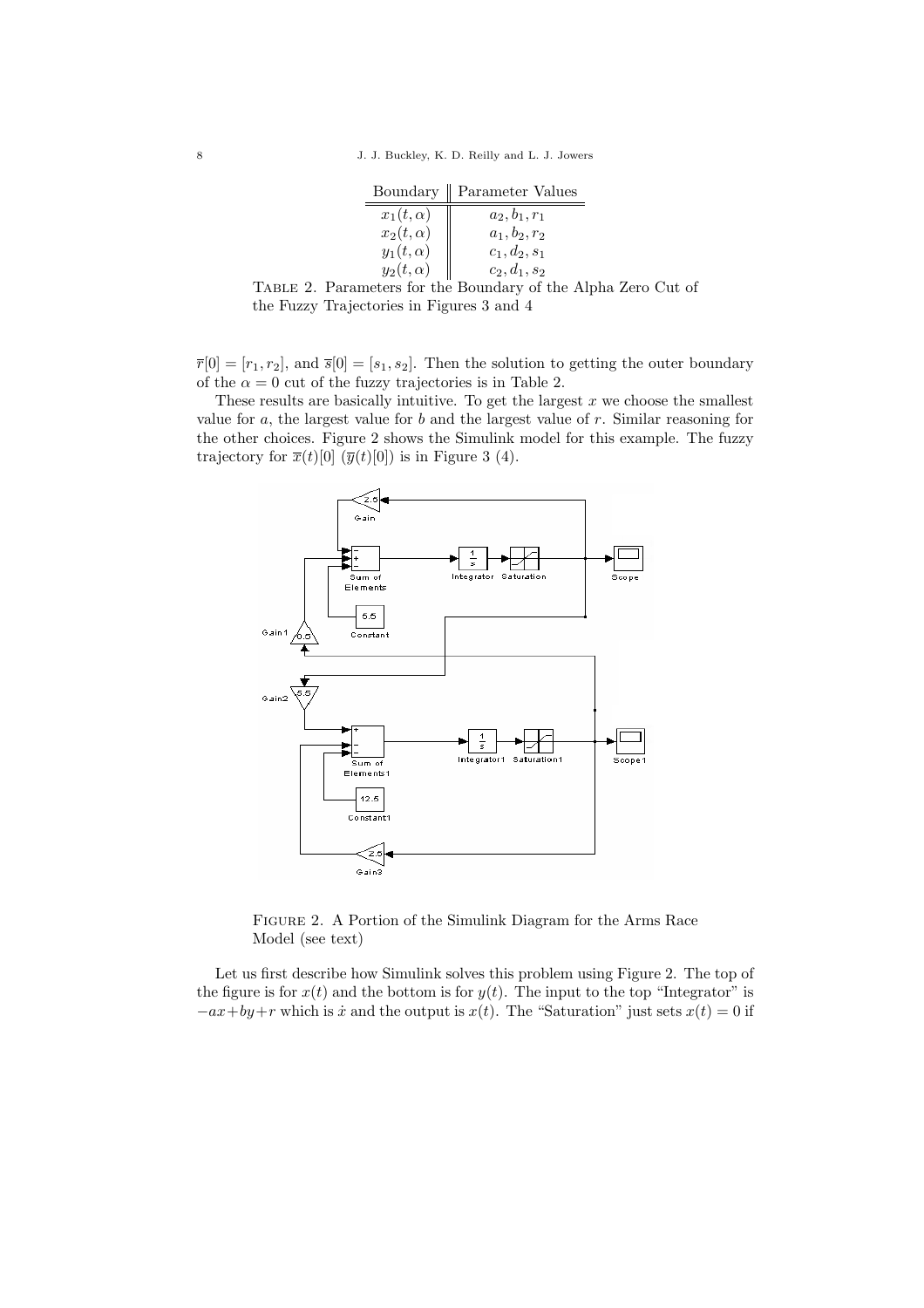

FIGURE 4. Fuzzy Trajectory for  $\overline{y}(t)[0]$  in the Arms Race Model

 $x(t)$  is negative. The top loop multiplies  $x(t)$  by a for input to "Sum of Elements". The second input to "Sum of Elements" is from  $y(t)$  after multiplying by b. The final input to "Sum of Elements" is the constant  $r$ . The numbers shown in the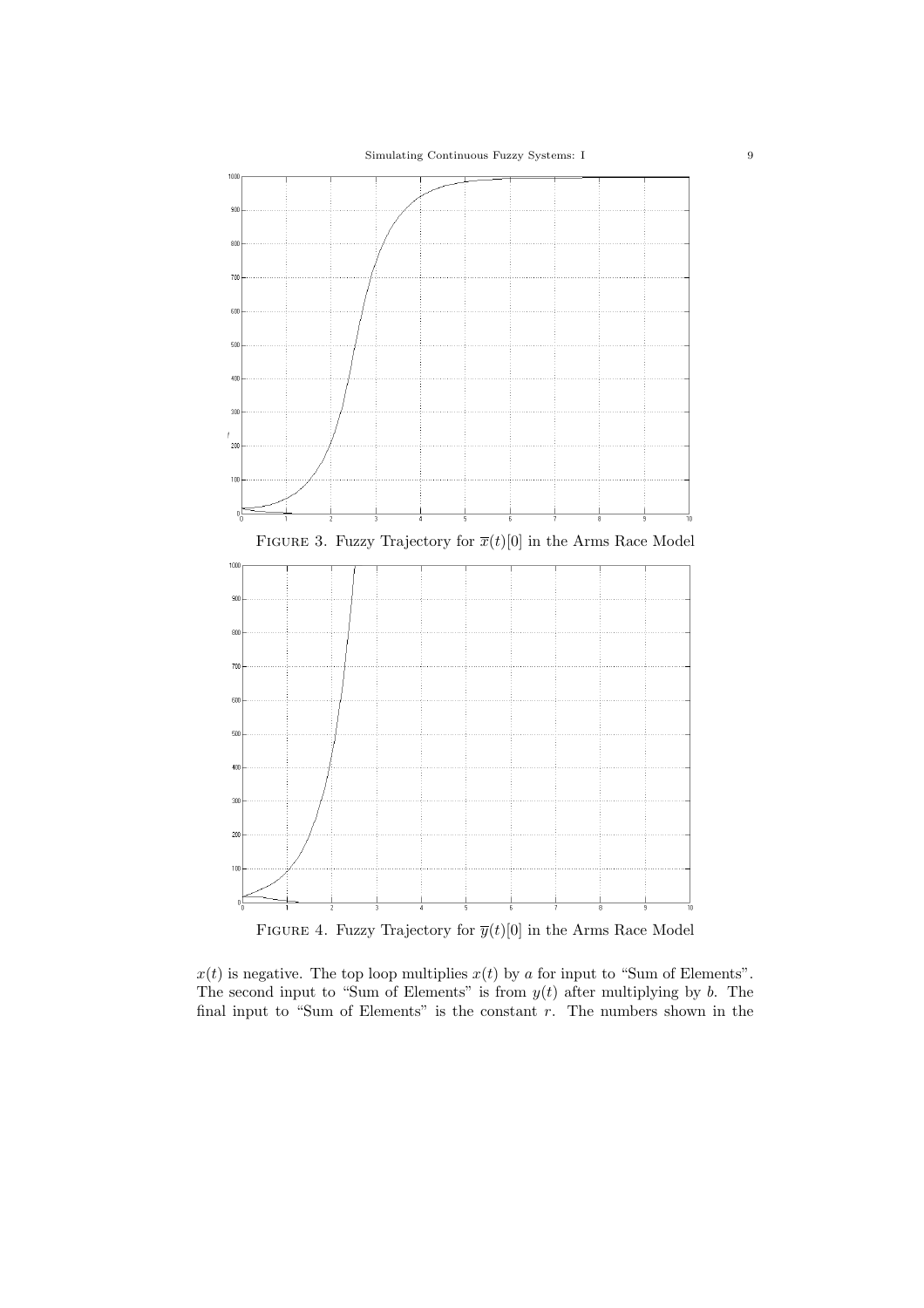figure in the "Gains" are for  $x_1(t, 0)$  and  $y_1(t, 0)$ . Similarly we have the bottom half of the figure for  $y(t)$ . The initial values for  $x(t)$  and  $y(t)$  are defined inside the "Integrators" and the "Scopes" produce the graphs.

Figure 3 is for  $x_1(t, 0)$  (lower graph) and  $x_2(t, 0)$  (upper graph) while Figure 4 is for  $y_1(y, 0)$  (lower graph) and  $y_2(t, 0)$  (upper graph). The horizontal axis is time and the vertical axis is \$. In both figures the spread between both graphs shows the uncertainty due to the uncertainty in the input parameters. In this example there is tremendous uncertainty in the results. The time period is in years. The lower graphs  $\overline{x}_1(t)$  and  $\overline{y}_1(t)$  both go to zero, which leads to disarmament, between one and two years. The upper graphs keep increasing and eventually go off of the top of the graph paper. It looks like  $x_2(t, 0)$  in Figure 3 approaches 1000 for  $t \ge 7$ , but this is not correct because the "Saturation" cuts the values off at 1000. That is, if  $x_2(t, 0) > 1000$ , then "Saturation" resets the value to 1000. The uncertainty is too great going from disarmament to "run away" expenditures on armament. To reduce the uncertainty we need to see if we can reduce the uncertainty (less fuzzy) in the parameters.

#### 6. **Example 2: Queuing Theory**

In this section we consider the classical M machine and R service person problem from queuing theory  $[15]$ . In this model we assume there are R repair persons available to service  $M$  machines. The calling source for the model, all the customers who can arrive at the queuing system, are the M machines which "arrive" for service when they break down. However, we do not bring a broken machine to the service station, the service station, consisting of one service person, travels to the broken machine to repair it. Assume that if a machine is operating correctly, then the time it breaks down is described by an exponential distribution that has rate  $\lambda$ . Assume also that any machine that has broken down requires the service of a single repair person and that the service time probability distribution is exponential with the same rate  $\mu$  for each repair person and each machine.

Usually in queuing theory we investigate the behavior of the system during "steady state". Let  $p_i(t)$  be the probability of i broken machines at time  $t > 0$ , for  $0 \leq i \leq M$ . If  $p_i = \lim_{t \to \infty} p_i(t)$ ,  $0 \leq i \leq M$ , then the  $p_i$  are called the steady state probabilities and using the  $p_i$  in calculations produces steady state results. However, in this paper we do not go directly to the steady state probabilities but start with the differential equations defining the  $p_i(t)$ .

To simplify the discussion now assume that  $M = 4$  and  $R = 2$ . We write  $\dot{p}_i$  for the time derivative of  $p_i(t)$ . The following system of differential equations has been adopted from a discussion in [16].

(19) 
$$
\dot{p}_0 = -4\lambda p_0(t) + \mu p_1(t),
$$

(20) 
$$
\dot{p}_1 = 4\lambda p_0(t) - [3\lambda + \mu]p_1(t) + 2\mu p_2(t),
$$

(21) 
$$
\dot{p}_2 = 3\lambda p_1(t) - [2\lambda + 2\mu]p_2(t) + 2\mu p_3(t),
$$

(22) 
$$
\dot{p}_3 = 2\lambda p_2(t) - [\lambda + 2\mu]p_3(t) + 2\mu p_4(t),
$$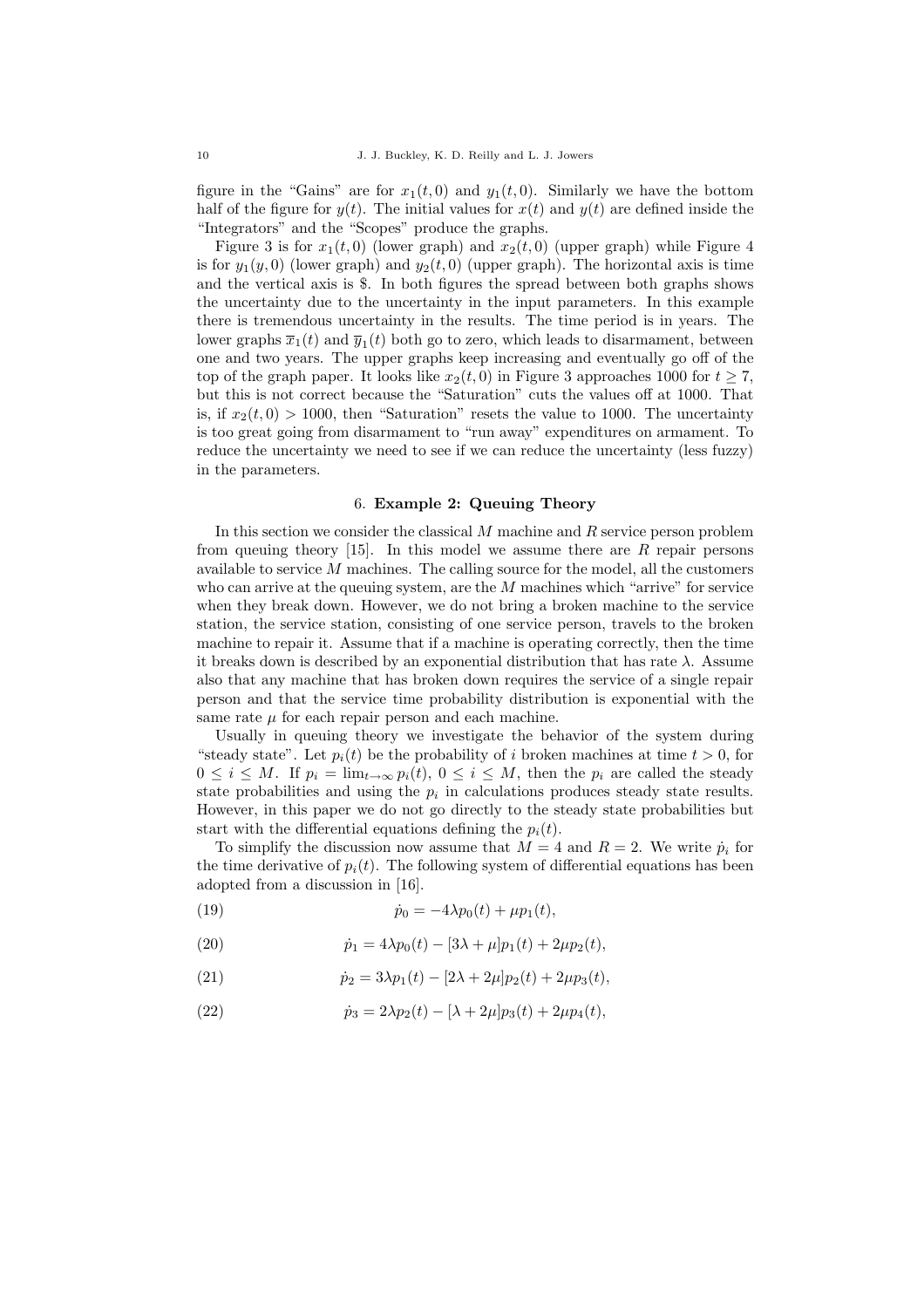|                    | Boundary    Parameter Values       |
|--------------------|------------------------------------|
| $p_{01}(t,\alpha)$ | $\lambda_2(\alpha), \mu_1(\alpha)$ |
| $p_{02}(t,\alpha)$ | $\lambda_1(\alpha), \mu_2(\alpha)$ |
| $n_1(t,\alpha)$    | $\lambda_1(\alpha), \mu_2(\alpha)$ |
| $n_2(t,\alpha)$    | $\lambda_2(\alpha), \mu_1(\alpha)$ |
|                    |                                    |

TABLE 3. Parameters for the Boundary of the Alpha-Cuts of  $\overline{p}_0(t)$ and  $\overline{N}(t)$ 

(23) 
$$
\dot{p}_4 = \lambda p_3(t) - 2\mu p_4.
$$

Initial conditions are  $p_0(0) = 1$  and  $p_1(0) = p_2(0) = p_3(0) = p_4(0) = 0$ . The solution to this system produces the  $p_i(t)$ ,  $0 \leq i \leq 4$ . We will be interested in finding  $N(t) = p_1(t) + 2p_2(t) + 3p_3(t) + 4p_4(t)$  the expected number of broken machines in the system at time  $t$ .

However, the parameters  $\lambda$  and  $\mu$  need to be estimated from data. So, from  $([1]-[4]$ , also Section 2) their estimators become fuzzy numbers which exhibit the uncertainty in their values. Let us now use  $\overline{\lambda} = (0.3/0.5/0.7)$  as our fuzzy estimator of  $\lambda$ , or approximately one breakdown per machine every two hours. And let  $\overline{\mu} = (1.5/2/2.5)$  our fuzzy estimator of  $\mu$ , or approximately 30 minutes per repair. Time is in hours. Hence, the above differential equations become a system of fuzzy differential equations, the probabilities become fuzzy probabilities  $\bar{p}_i(t)$ , and the expected number of broken machines will also be fuzzy  $\overline{N}(t)$ .

Let  $\overline{N}(t)[\alpha] = [n_1(t, \alpha), n_2(t, \alpha)], t > 0$  and  $0 \leq \alpha \leq 1$  and let  $\overline{p}_i(t)[\alpha] =$  $[p_{i1}(t, \alpha), p_{i2}(t, \alpha)]$  for  $i = 0, 1, ..., 4$  and all  $\alpha$ . Also let  $\overline{\lambda}[\alpha] = [\lambda_1(\alpha), \lambda_2(\alpha)]$  and  $\overline{\mu}[\alpha] = [\mu_1(\alpha), \mu_2(\alpha)].$ 

The solution to this problem is well suited for crisp continuous simulation. The choice of  $\lambda \in \overline{\lambda}[\alpha]$  and  $\mu \in \overline{\mu}[\alpha]$  to get the end points of the alpha-cuts of  $\overline{p}_0(t)$  and  $\overline{N}(t)$  are shown in Table 3. These results are all rather intuitive in that we use the smallest  $\lambda$  and the largest  $\mu$  to get the smallest  $N(t)$ , etc.

The system diagram from Simulink in this application is rather complicated and therefore omitted. We selected one of the  $\bar{p}_i(t)[0]$  to show the reader and  $\bar{p}_0(t)[0]$  is in Figure 5. Notice how fast the system gets into steady state. The fuzzy trajectory of the  $\alpha = 0$  cut of  $\overline{N}(t)$  is in Figure 6.

In Figure 5 the lower curve is for  $p_{01}(t, 0)$  and the upper curve is  $p_{02}(t, 0)$ . The horizontal axis is time and the vertical axis is probability. Steady state arrives when the curves go horizontal. The steady state probabilities are  $\lim_{t\to\infty} p_{02}(t,0)$  = 0.6340 and  $\lim_{t\to\infty} p_{01}(t,0) = 0.2030$ . The uncertainty band, the difference between both curves at steady state, is  $0.6340 - 0.2030 = 0.4310$  which is quite large. This uncertainty on  $p_0(t)$  results from the uncertainty in the values for  $\lambda$  and  $\mu$ .

In Figure 6 the lower curve is for  $n_1(t, 0)$  and the upper curve is  $n_2(t, 0)$ . The horizontal axis is time and the vertical axis is the number of broken machines being serviced or waiting for service. Steady state arrives when the curves go horizontal. The steady state values are  $\lim_{t\to\infty} n_2(t,0) = 1.3965$  and  $\lim_{t\to\infty} n_1(t,0) = 0.4353$ . The uncertainty band, the difference between both curves at steady state, is 1.3965−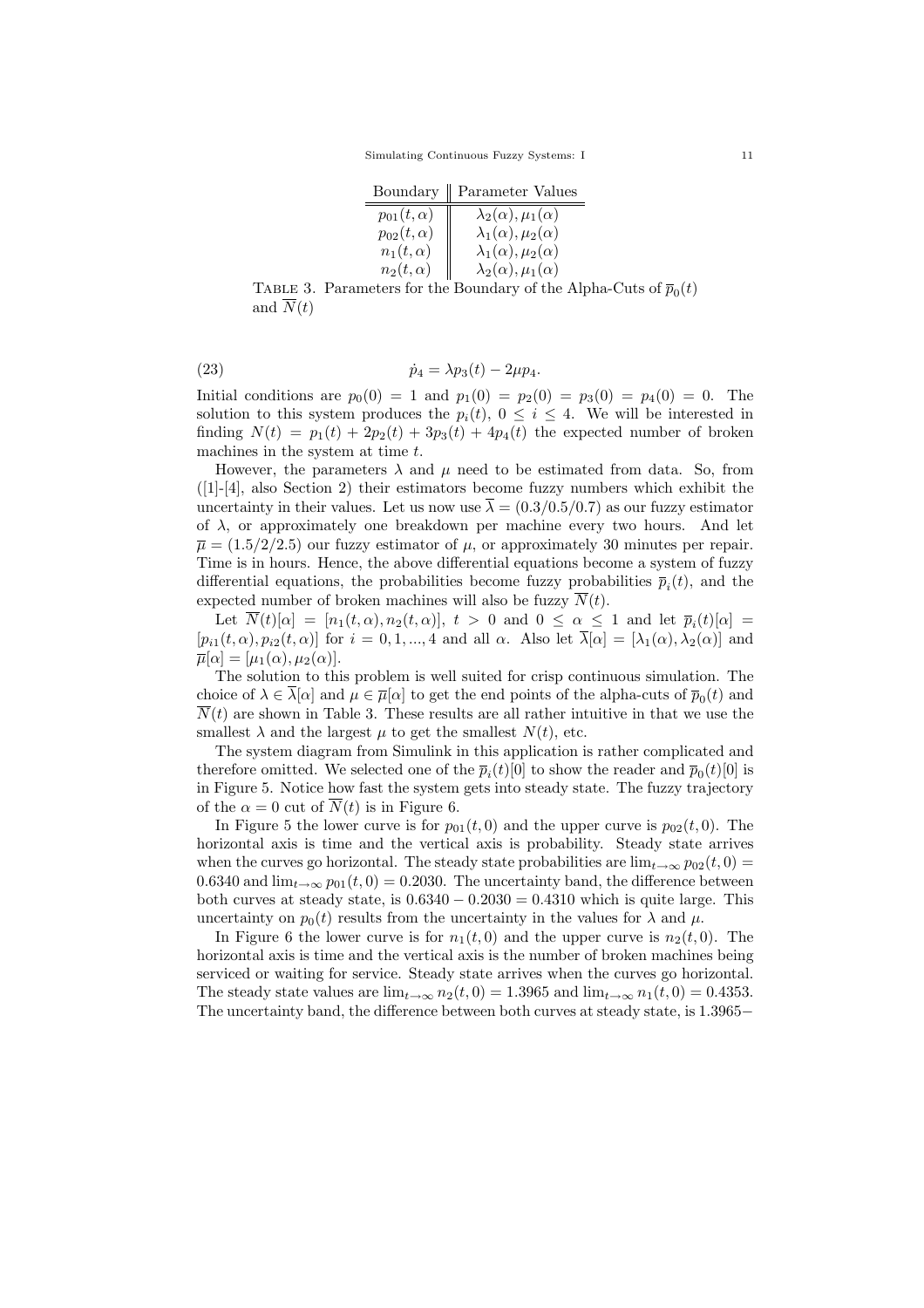

FIGURE 5. Fuzzy Trajectory of Fuzzy Probability  $\overline{p}_0(t)[0]$  in the Queuing Model

 $0.4353 = 0.9612$  which is quite large. This uncertainty on  $N(t)$  results from the uncertainty in the values for  $\lambda$  and  $\mu$ .

Since the uncertainty results are quite large in this example we would concentrate on obtaining more accurate estimates for  $\lambda$  and  $\mu$ .

# 7. **Example 3: Predator/Prey Model**

The predator/prey model was introduced in Section 1. However, in this section we will modify it as discussed below. We first need to look more closely at this model to understand the meaning of the constants  $a, b, c, d$ . Let  $x(t)$   $(y(t))$  denote the number of fox (rabbits) in a certain ecosystem at time  $t$ . Assume that in this region the fox only eat rabbits and therefore the  $x(t)$  are the predators and the  $y(t)$ are the prey. If there are no rabbits the fox population may decline according to

$$
(24) \t\t\t \dot{x} = -ax, \t a > 0.
$$

If rabbits are present we assume that the fox population will grow at a rate proportional to the product  $xy$ , or at rate  $bxy$ . Hence

(25) 
$$
\dot{x} = -ax + bxy, \ a > 0, \ b > 0.
$$

If there are no foxes, assuming unlimited food supply, then  $\dot{y} = dy$ , for some constant  $d > 0$ . But this allows the rabbit population to grow indefinitely. Suppose there is some theoretical maximum number  $(y_m)$  of rabbits that can live in this ecosystem; or the carrying capacity is  $y_m$ . Then we write  $\dot{y} = dy(1 - (y/y_m))$  [14].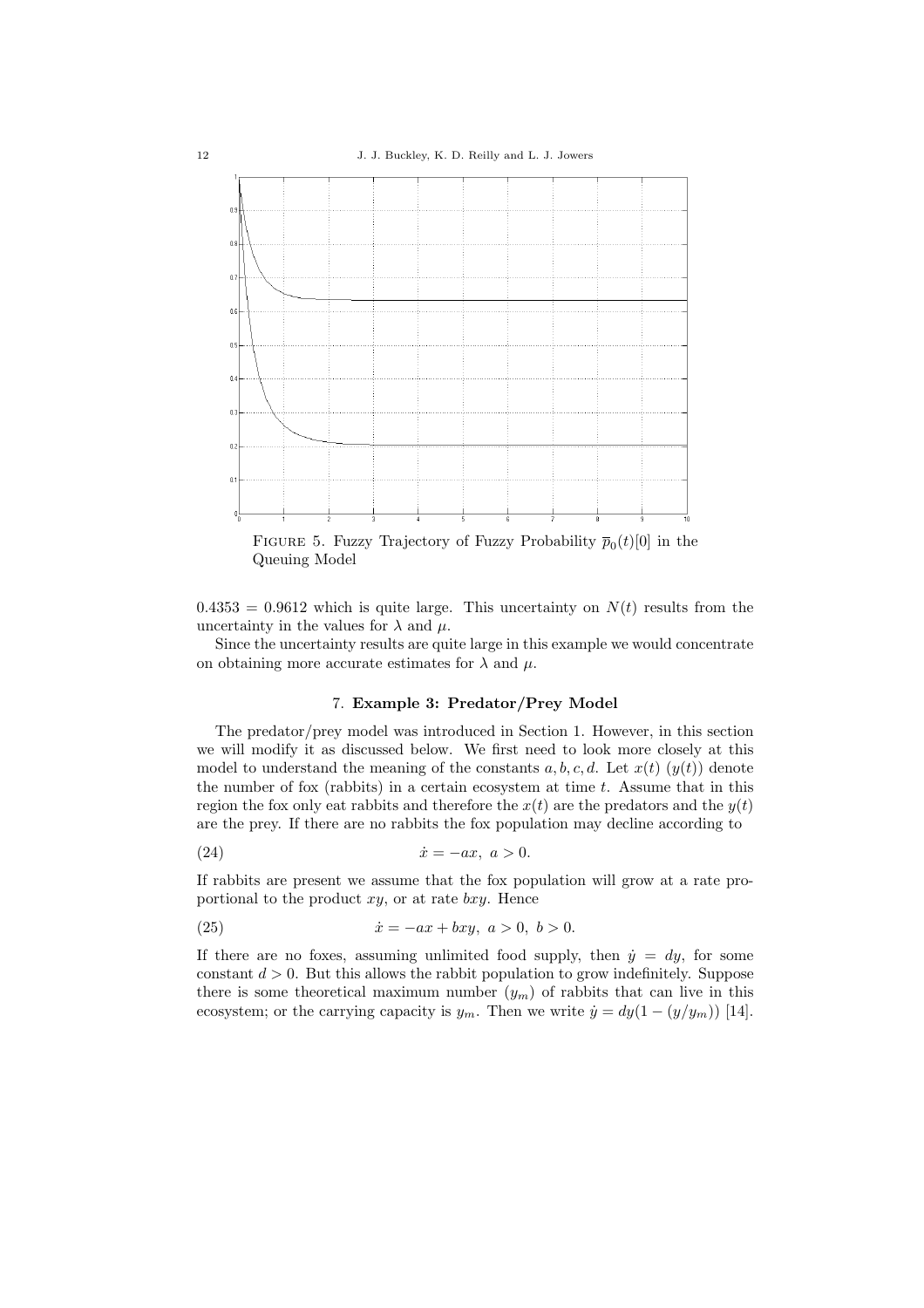

Figure 6. Fuzzy Trajectory of the Expected Number of Broken Machines  $\overline{N}(t)[0]$  in the Queuing Model

When there are foxes present, the rabbit population will decline at rate  $cxy$ ,  $c > 0$ . So

(26) 
$$
\dot{y} = -cxy + dy(1 - y/y_m), \ c > 0, \ d > 0.
$$

The initial conditions are  $x(0) = x_0$  and  $y(0) = y_0$ . If there is a value of t, say  $t = t_0$ , for which  $x(t_0) < 1$  ( $y(t_0) < 1$ ), then  $x(t) = 0$  ( $y(t) = 0$ ) for  $t \ge t_0$ .

Now we need to estimate all of these parameters. We have no data on this ecosystem so we turned to experts in this region to help estimate  $a, b, c, d, y_m$  and  $x_0, y_0$  for a period starting January 1. We obtained the following triangular fuzzy numbers shown in Table 3. Notice that  $y_m$ ,  $x_0$  and  $y_0$  are assumed to be known precisely and therefore are not fuzzy. Using fuzzy parameters we get fuzzy differential equations and the solutions  $\overline{x}(t)$ ,  $\overline{y}(t)$ , are also fuzzy.

Next we need to choose the values of the parameters in their  $\alpha$  cut to get the outer boundary of the  $\alpha$ -cut of the fuzzy trajectory for the foxes and the rabbits. Let us define, in general,  $\overline{a}[\alpha]=[a_1(\alpha), a_2(\alpha)], \overline{b}[\alpha]=[b_1(\alpha), b_2(\alpha)], \overline{c}[\alpha]=[c_1(\alpha), c_2(\alpha)],$  $\overline{d}[\alpha]=[d_1(\alpha), d_2(\alpha)], \overline{x}(t)[\alpha]=[x_1(t, \alpha), x_2(t, \alpha)]$  and  $\overline{y}(t)[\alpha]=[y_1(t, \alpha), y_2(t, \alpha)]$ . Then the solution to getting the outer boundary of the  $\alpha$  cut of the fuzzy trajectories is in Table 5.

These results are basically intuitive. To get the largest fox population we choose: (1) the smallest value for a, the largest value for b, to maximize  $x$ ; and (2) we also need the most rabbits for the fox to eat so use the smallest  $c$  and the largest  $d$ . However, we use the same settings for  $x_1(t, 0)$  as for  $y_1(t, 0)$  because these make  $y_1(t, 0)$  go to zero and that forces  $x_1(t, 0)$  also to zero. The results are shown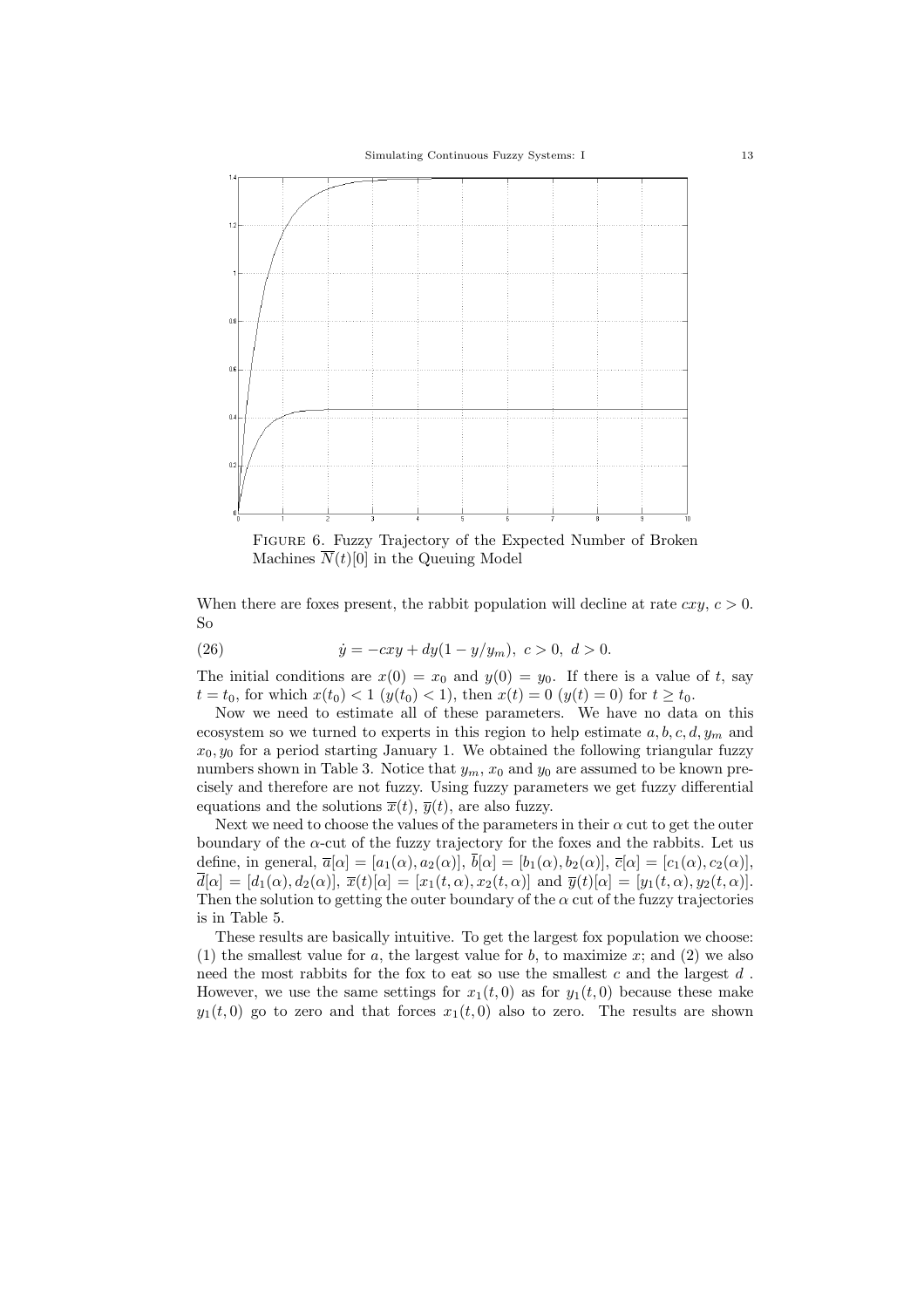| Parameter      | <b>Fuzzy Value</b> |
|----------------|--------------------|
| a              | (0.2/0.3/0.4)      |
| h              | (0.04/0.05/0.06)   |
| $\overline{c}$ | (0.3/0.4/0.5)      |
| d.             | (5.5/6/6.5)        |
| $y_m$          | 100                |
| $x_0$          | 5                  |
| $y_0$          | 15                 |

Table 4. Fuzzy/Crisp Parameters in the Predator/Prey Model

|                 | Outer Boundary    Parameter Values |
|-----------------|------------------------------------|
| $x_2(t,\alpha)$ | $a_1, b_2, c_1, d_2$               |
| $x_1(t,\alpha)$ | $a_1, b_2, c_2, d_1$               |
| $y_2(t,\alpha)$ | $a_2, b_1, c_1, d_2$               |
| $y_1(t,\alpha)$ | $a_1, b_2, c_2, d_1$               |

TABLE 5. Parameters for the Boundary of the Alpha Cut of  $\overline{x}(t)$ and  $\overline{y}(t)$ 

in Figures 8 and 9. The systems diagram for Simulink is in Figure 7 without the needed part to implement the rule: if  $x(t_0) < 1$  ( $y(t_0) < 1$ ), then  $x(t) = 0$  ( $y(t) = 0$ ) for  $t > t_0$ .

The explanation of Simulink in Figure 7 is the same as in Figure 2 except now there are two new elements "Product of Elements" and "Fcn". In the "Product" we multiply  $x(t)$  from the upper loop with  $y(t)$  from the lower loop and then multiply by b (c) for the upper (lower) loop. The operation "Fcn" is to compute  $dy(1-y/y_m)$ .

In Figure 8 the lower graph is for  $x_1(t, 0)$  and the upper graph is for  $x_2(t, 0)$ . The horizontal axis is time and the vertical axis is the number of foxes. We get steady state with  $\lim_{t\to\infty}x_2(t,0)\approx 22$  and  $\lim_{t\to\infty}x_1(t,0)=0$ . The fox population goes to zero because the rabbit population goes to zero (Figure 9). The uncertainty band, the difference between the two curves in steady state, is approximately 22 foxes.

The lower graph in Figure 9 is  $y_1(t, 0)$  and  $y_2(t, 0)$  is the upper graph. The vertical axis is the number of rabbits. The steady state limits are approximately 10 and zero making an uncertainty band of 10 rabbits.

The results show that there is a possibility that the population of foxes and rabbits will disappear. But there is a lot of uncertainty in the results due to the uncertainty in the values of the parameters in the model. We need to obtain more accurate estimates for these parameters which can then reduce the uncertainty in the results for  $\overline{x}(t)$  and  $\overline{y}(t)$ .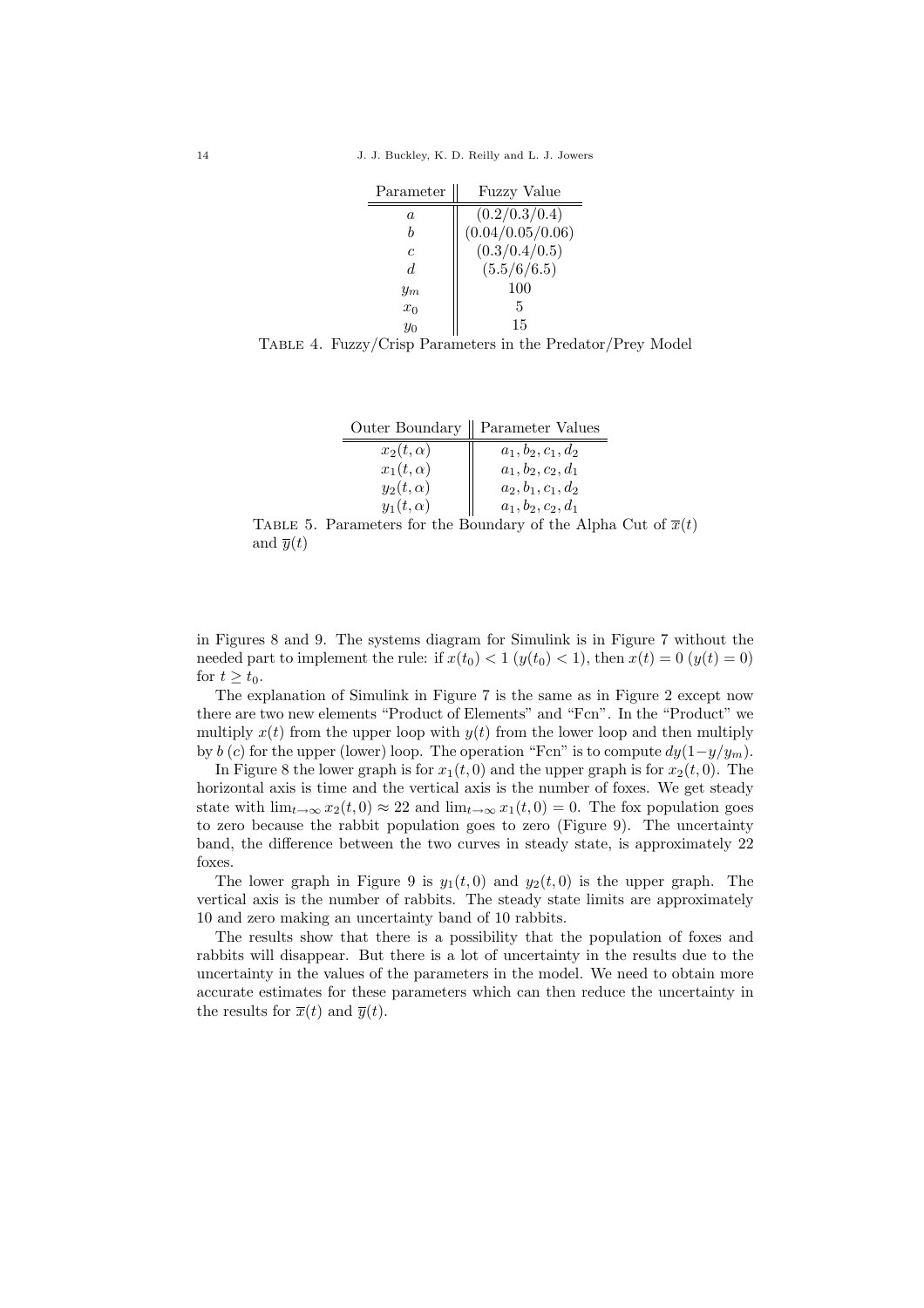

Figure 7. A Portion of the Simulink Diagram for the Predator/Prey Model (see text)



FIGURE 8. Fuzzy Trajectory for the Number of Foxes  $\overline{x}(t)[0]$ 

# 8. **Summary, Conclusions and Future Research**

This paper continues our research into simulating fuzzy systems. We start with a crisp continuous system whose evolution depends on a system of ordinary differential equations. There will be a number of parameters in the system whose values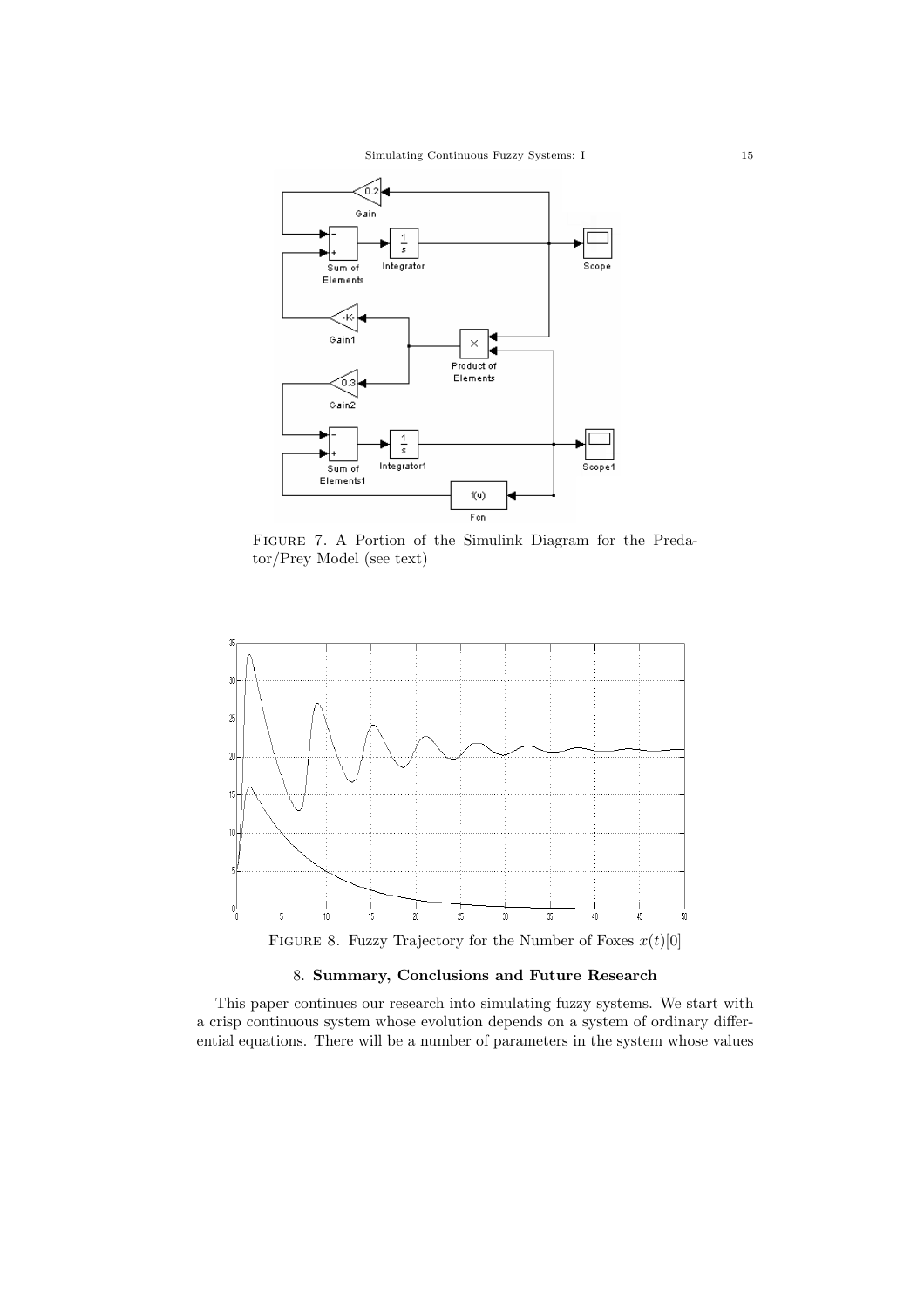

FIGURE 9. Fuzzy Trajectory for the Number of Rabbits  $\overline{y}(t)[0]$ 

are not known precisely. These parameters need to be estimated and their estimators will contain uncertainties. We model these uncertainties using fuzzy numbers (see Section 2). Using fuzzy numbers for these parameters changes the system of differential equations into a system of fuzzy differential equations whose solution will be described by fuzzy trajectories. If we take a cut through the fuzzy trajectory for each fixed value of time we obtain a fuzzy number. The uncertainty in the results are now shown by the trajectory of the bases (alpha zero cut) of the fuzzy number solutions. Sometimes this uncertainty can be quite large. We approximate the fuzzy trajectories by employing the crisp continuous simulator Simulink. Three examples are described including an arms race model, a queuing theory model and predator/prey model. Future research will be concerned with extending these results to more complex continuous systems and obtaining more concrete results on the simulation optimization problem described in Section 3.

### **REFERENCES**

- [1] J. J. Buckley, Fuzzy statistics, Springer-Verlag, Heidelberg, Germany, (2004).
- [2] J. J. Buckley, Fuzzy probabilities and fuzzy sets for web planning, Springer-Verlag, Heidelberg, Germany, (2004).
- [3] J. J. Buckley, Simulating Fuzzy Systems, Springer-Verlag, Heidelberg, Germany, To appear.
- [4] J. J. Buckley, *Fuzzy systems*, Soft Computing, To appear.
- [5] J. J. Buckley and T. Feuring, Fuzzy initial value problem for nth order linear differential equations, Fuzzy Sets and Systems, **121**(2001) 247-255.
- [6] J. J. Buckley, E. Eslami and T. Feuring, Fuzzy mathematics in economics and engineering, Springer-Verlag, Heidelberg, Germany, (2002).